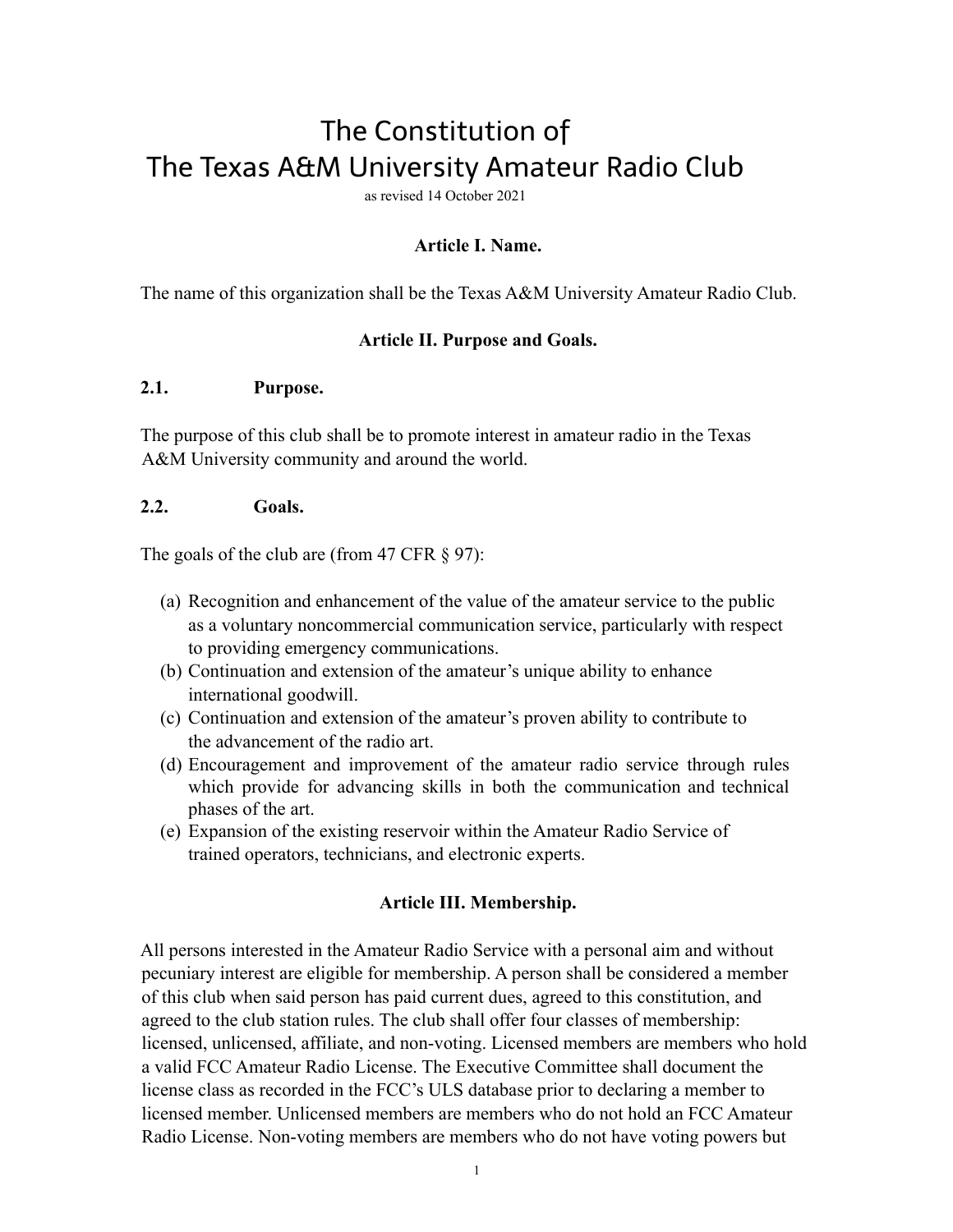may be either licensed or unlicensed members as well. Similarly, persons engaged in clubs of similar interest may receive affiliate membership with fewer permissions than non-voting members. Only licensed members will be allowed to serve as control operators of any amateur radio station.

#### **Article IV. Officers and Directors.**

#### **4.1. Requirements for Officers.**

The officers of this organization must meet the following requirements:

- (a) Have a minimum cumulative and semester grade point ratio (GPR) as stated below and meet that minimum cumulative and semester GPR in the semester immediately prior to the election/appointment, the semester of election/appointment, and semesters during the term of office.
	- (1) For undergraduate students, the minimum cumulative and semester GPR is 2.00. In order for this provision to be met, at least six hours (half-time credits) must have been taken for the semester under consideration. In one limited circumstance, summer semester hours may be applied to this provision. In order for summer coursework to qualify toward a grade point ratio prior to election/appointment, at least six credit hours must have been taken during the course of either the full or two summer session(s).
	- (2) For graduate-level students, the minimum cumulative and semester GPR is 3.00 and for first professional students the minimum cumulative and semester GPR is 2.50. In order for this provision to be met, at least four hours (half-time credits) must have been taken for the semester under consideration. In one limited circumstance, summer semester hours may be applied to this provision. In order for summer coursework to qualify toward a grade point ratio prior to election/appointment, at least four credit hours must have been taken during the course of either the full or two summer session(s) unless fewer credits are required as they complete the final stages of their degree.
- (b) Be in good standing with the university and enrolled:
	- (1) at least half time (six or more credit hours), if an undergraduate student (unless fewer credits are required to graduate in the spring and fall semesters) during the term of office. Students enrolled in the Blinn TEAM program are also eligible to hold an office, as long as the student is meeting all applicable Blinn TEAM requirements and is in good standing with the program.
	- (2) at least half time (four or more credits), if a graduate-level student (unless fewer credits are required in the final stages of their degree as defined by the Continuous Registration Requirement) during their term of office.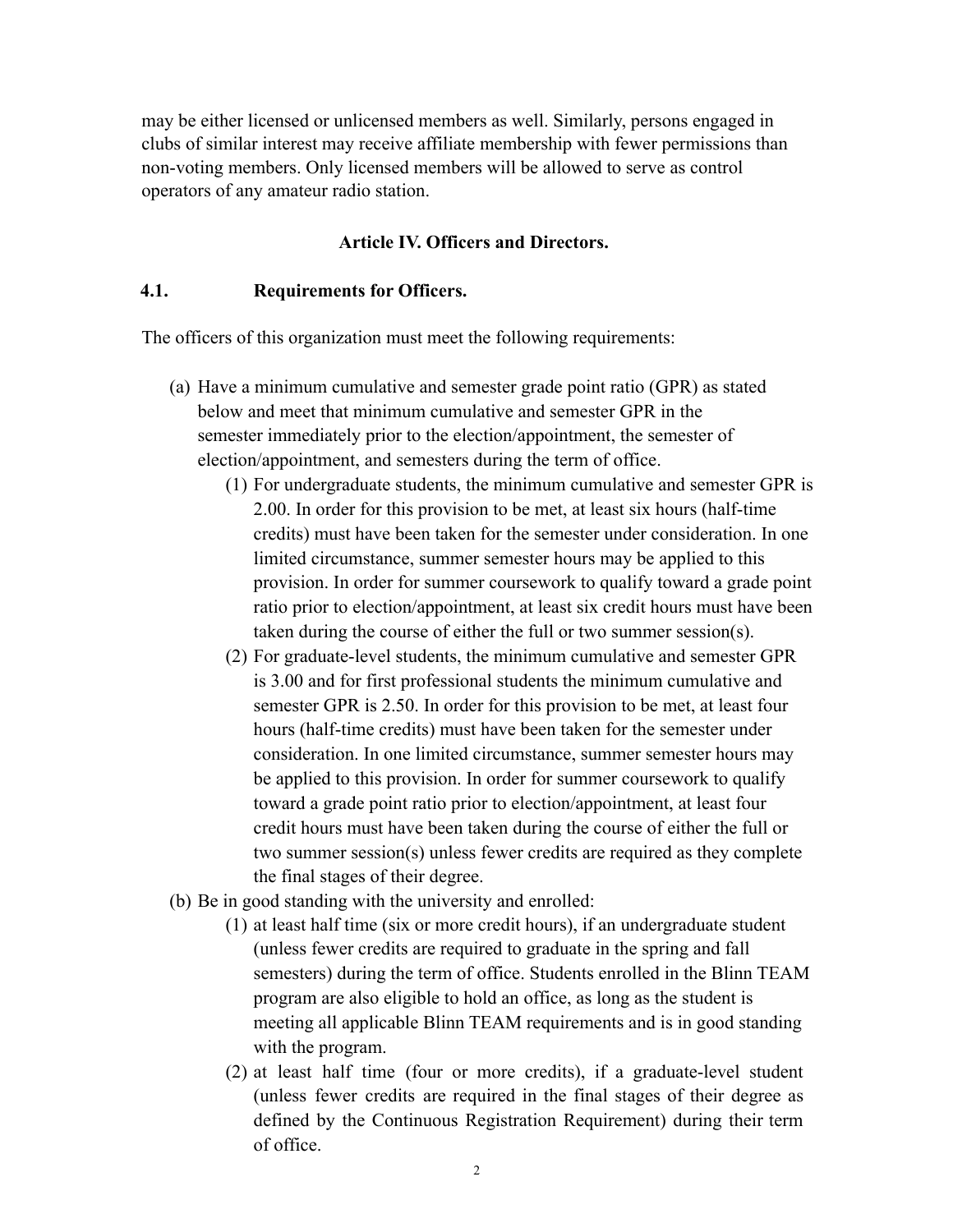(c) Be ineligible to hold an office should the student fail to maintain the requirements as prescribed in (a) and (b).

## **4.2. Selection of Officers.**

Officers shall be elected for a term of one calendar year by ballot of the members present during the final meeting of each spring semester.

Officer candidates shall be nominated as part of the business of the second to last meeting of the spring semester with elections following during the final meeting. In the event that an officer is no longer eligible to serve (graduates, etc.), that officer shall notify the club members. At the next available business meeting, the club shall nominate and elect a new officer to serve the remainder of the term.

## **4.3. Vacancy of Officer Positions.**

Vacancies occurring between elections must be filled by special ballot during the first regular business meeting at which the withdrawal or resignation is announced.

## **4.4. Removal of Officers.**

An officer may be removed on a motion by a three-fourths vote of the members present at a regular business meeting, provided a quorum exists. The motion is to be voted on at the end of the next regularly scheduled business meeting. The officer must be notified via written or electronic means in a timely manner. The officer may share his/her perspective prior to the vote.

## **4.5. Duties of Officers.**

The President, Vice President, Secretary, and Treasurer shall together be called the Executive Committee. The Executive Committee shall assume responsibility and delegate authority for all club projects. These projects include involvement with both internal and external organizations or persons, as well as unexpected events requiring club action. The following specific duties shall be required of each officer:

President

- (a) shall preside over regular and executive meetings
- (b) shall enforce due observance of this Constitution and bylaws
- (c) shall decide all questions of order during club meetings
- (d) shall sign all official documents that are adopted by the executive committee and none other
- (e) shall coordinate club activities
- (f) shall communicate with the officers and advisors on all matters
- (g) shall perform all customary duties pertaining to the office of president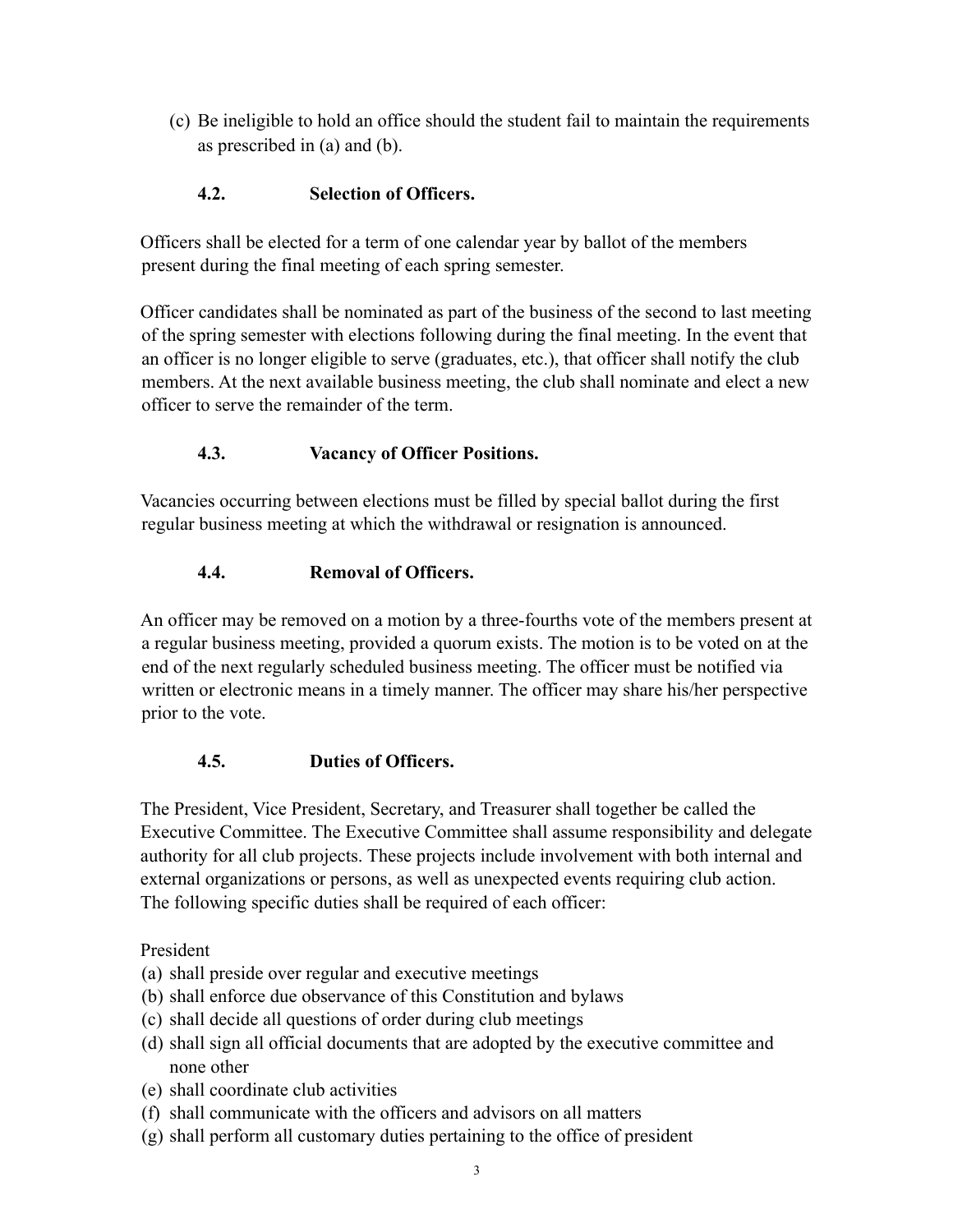Vice President

- (a) shall assist the president in all matters
- (b) shall preside over meetings in the absence of the president
- (c) shall arrange for all speakers and presentations at club meetings
- (d) shall assume responsibilities of the president in the event that the president cannot perform his duties

## Treasurer

- (a) shall keep accurate records of all fiscal transactions
- (b) shall present a fiscal report at all meetings
- (c) shall perform all fiscal transactions including the receipt of dues, equipment purchases, and repairs in a timely manner

## **Secretary**

- (a) shall keep accurate records of all meetings
- (b) shall maintain a roster of members
- (c) shall keep the Constitution and bylaws of the Texas A&M Amateur Radio Club, have the same with him at every regular business meeting, cause all amendments, changes, and additions to be noted thereon, and shall permit the same to be consulted by members upon request
- (d) shall send correspondence of appreciation to outside individuals contributing any type of support to the club
- (e) shall regularly check for correspondence directed to the club or to members of the club

## **4.6. Directors and Duties.**

Persons wishing to fill a directorship, manager, or trustee position should contact any member of the Executive Committee for consideration. Before the appointment of any of the positions listed below, the person considered for a position must be contacted in writing or by e-mail with an offer of the position and asked to return a reply indicating if the offer is to be accepted. The removal of directors will be handled by the Executive Committee. The following persons shall be appointed by a majority vote of the Executive Committee (the club's primary advisor will vote in case of a tie):

## Station Trustee

Shall hold at least a General Class Amateur Radio and shall accept full responsibility for the operation of the club station with regard to FCC regulations.

## Director of Operations

Shall be responsible for all group activities involving radio communications including contests and public service efforts.

#### QSL Manager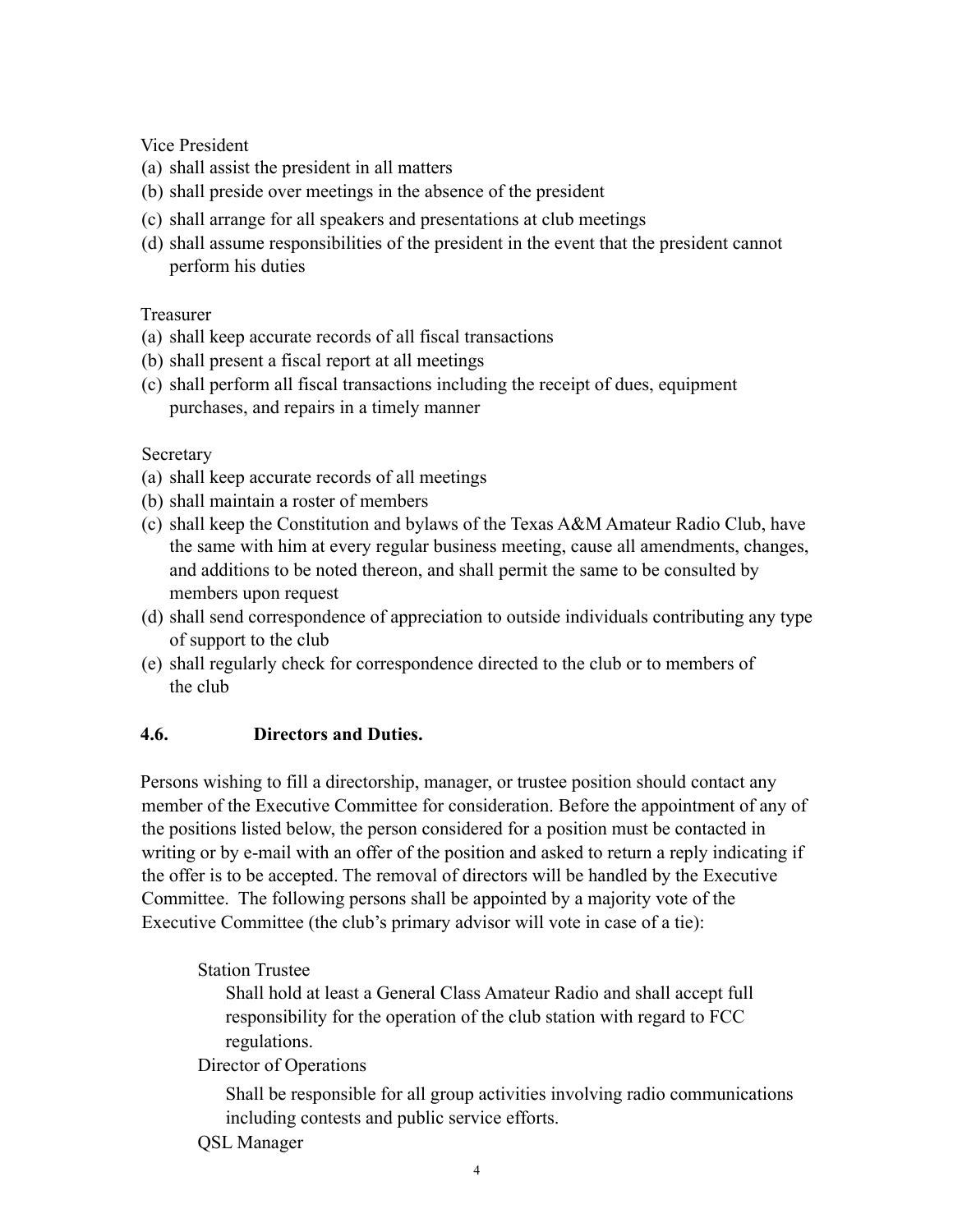Shall be responsible for sending, receiving, distributing, and organizing all contact cards generated by the club station, along with maintaining adequate supplies to perform these tasks efficiently.

Director of Public Relations

Shall be responsible for all flyers, meeting notices, press releases, school newspaper notices, social media, and other tasks associated with strong media relations. The director of public relations shall also be responsible for the gathering and publishing of information in a club newsletter in a timely fashion.

Director of Repeater Operations

Shall be responsible for coordinating maintenance on all club repeaters, including the resolution of any frequency coordination conflicts that may arise from time to time, and maintaining the frequency coordination status on all club repeaters.

Director of Traffic Handling

Shall be responsible for ensuring that a representative of the club regularly checks into traffic nets and for maintaining the integrity of traffic passed during emergency events. The director of traffic handling must also ensure that monthly reports of traffic handling are sent to the ARRL Section Traffic Manager.

Historian

Shall be responsible for ensuring the preservation of historical documents and artifacts important to the club. The historian shall also be responsible for the documentation of club events and activities.

#### Webmaster

Shall be responsible for ensuring the club website content is up to date and accurate. The webmaster will also be responsible for site redesigns, as necessary.

#### **Article V. Removal Procedures.**

#### **5.1. Federal Communications Commission Violations.**

Any member receiving a notice of violation of FCC rules, or observed violating FCC rules, shall immediately cause a review of his/her actions by the Executive Committee. The Executive Committee shall have the authority to issue a warning, issue a temporary suspension, or issue a complete revocation of his/her membership for the current semester. Violations of FCC rules conflict with W5AC's stated mission and purpose. The Executive Committee shall give notice to the member of its decision prior to a vote on the question at least three days in advance of the vote. A member may share his/her opinion on the question of his/her membership with the Executive Committee prior to the vote. The Executive Committee also reserves the right to ignore any given violation when the conditions do not warrant any other action. If a member that has been issued a warning,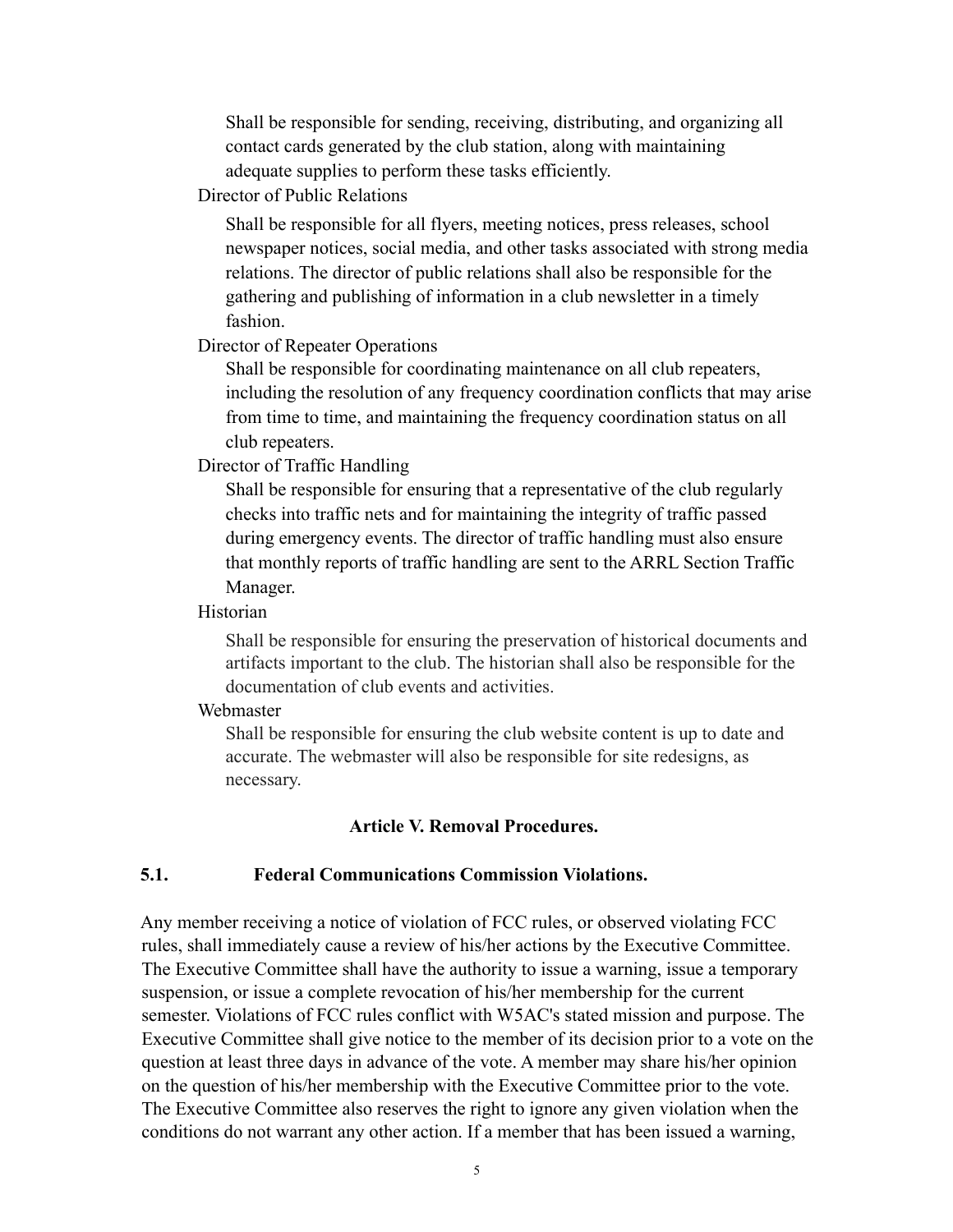suspension, or revocation wishes to reinstate himself/herself as a member of the club after the semester in which he/she is issued a suspension or revocation, he/she must meet the approval of the Executive Committee, the Station Trustee, and the demands set forth in Article III. Should the potential violator be a member of the Executive Committee, the Executive Committee will temporarily exclude that member for the resolution of his/her membership status. Should a majority-supported verdict not be reached, the club advisor will cast the deciding vote.

Failure to notify the Executive Committee of any such possible violation or violations while using W5AC facilities or the W5AC callsign is grounds for any of the above actions by the Executive Committee.

## **5.2. Club Rule Violations.**

Any member found in violation of club rules shall be issued either a warning or a notice of the termination of his/her club membership. The member may appeal such termination before the Executive Committee, either in-person or by written or electronic means within two weeks of the issuance of the termination notice. Based on this appeal, the Executive Committee may reverse its decision or let it stand.

## **Article VI. Meetings and Quorum.**

## **6.1. Meetings.**

Regular business meetings shall be held no less than three times each fall and spring semester on a monthly basis.

## **6.2. Quorum.**

A quorum shall consist of one-third of the voting membership. A quorum must be present to conduct official business.

## **6.3. Proxies.**

Any member unable to attend a regularly scheduled club meeting and wishing to vote must submit to the Executive Committee a valid reason as to why the said member is unable to attend. Upon approval by a majority of the Executive Committee, the member may submit in writing his or her intended vote to the club president, who shall vote on the absent member's behalf in the manner described in the proxy arrangement.

## **Article VII. Finances.**

## **7.1. Dues for Voting Membership.**

W5AC shall provide the option for annual voting membership. This annual membership option runs from October 1 to September 30 of the following year. The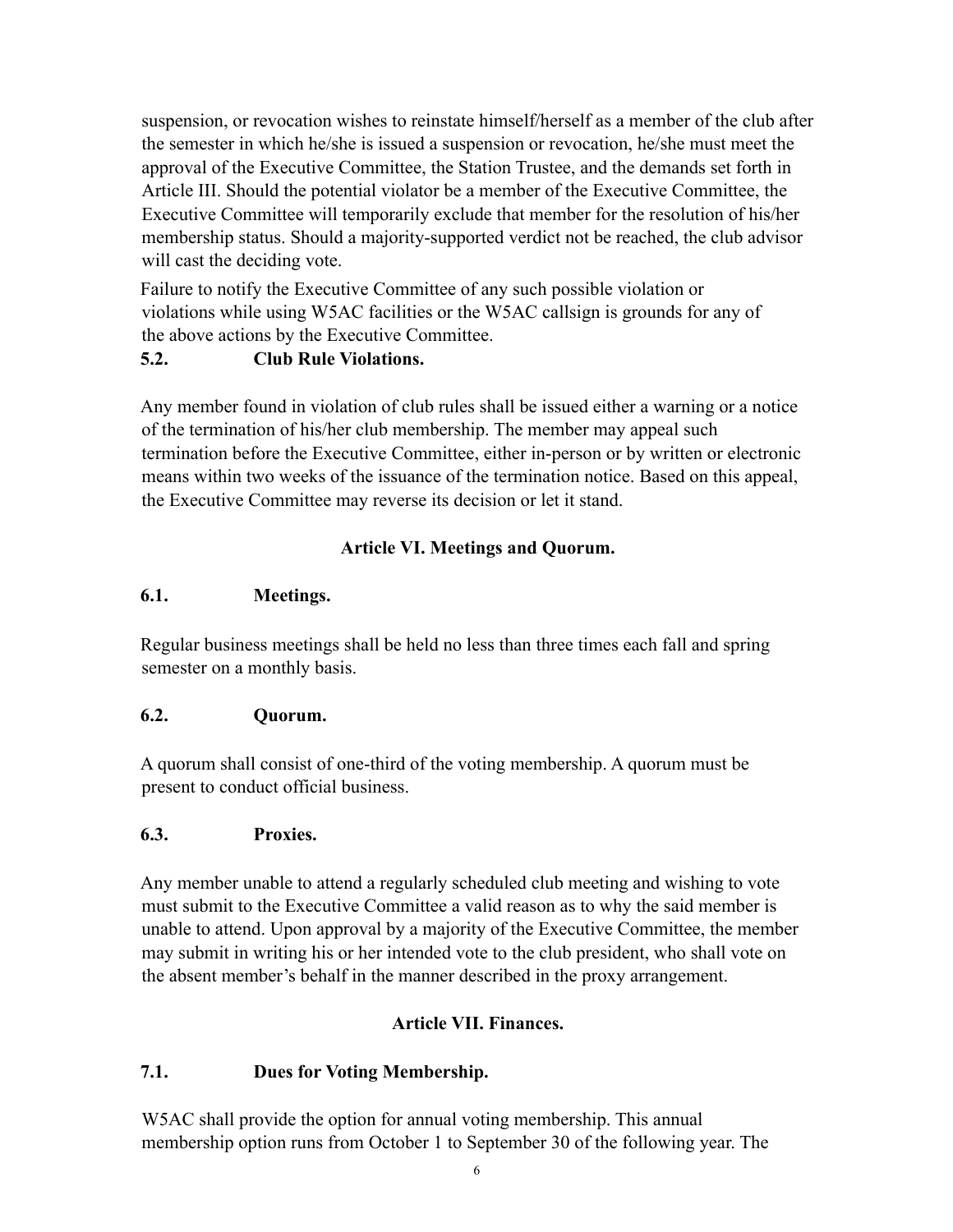yearly membership fee is \$25 for a licensed individual and \$20 for an unlicensed individual. Membership dues will be pro-rated for members joining during the spring semester.

Members joining during the fall semester will pay the normal amount, while members who join during the spring semester will pay \$15 for a licensed individual and \$10 for an unlicensed individual.

## **7.2. Dues for Non-Voting Membership.**

As the club values its relationships with former students, W5AC shall provide the option for a non-voting membership for former students and club members. This membership allows full privileges (including shack access, optional email accounts, etc.) but has the single restriction of not being represented as a voting member. This option allows people who wish to support the club to do so without hindering the quorum requirements to conduct club business herein. The membership dues for this option are \$20 per annum.

## **7.3. Monies.**

All monies belonging to this organization shall be deposited and disbursed through a bank account established for this organization at the Student Organization Finance Center and/or the Fiscal Office. All funds must be deposited within 24 hours after collection. The advisor to this organization must approve and sign each expenditure before payment.

## **Article VIII. Revision of this Constitution.**

## **8.1. Amendments.**

This Constitution or bylaws may be amended at any time by a three-fourths vote of the members present at a regular business meeting where a quorum exists, subject to the approval of the Department of Student Activities. Proposals for amendments shall be submitted in writing at a regular business meeting and may not be voted on until the next regular business meeting.

Proposals for changes in bylaws shall be submitted in writing and may be voted on at any regular business meeting.

## **8.2. Review.**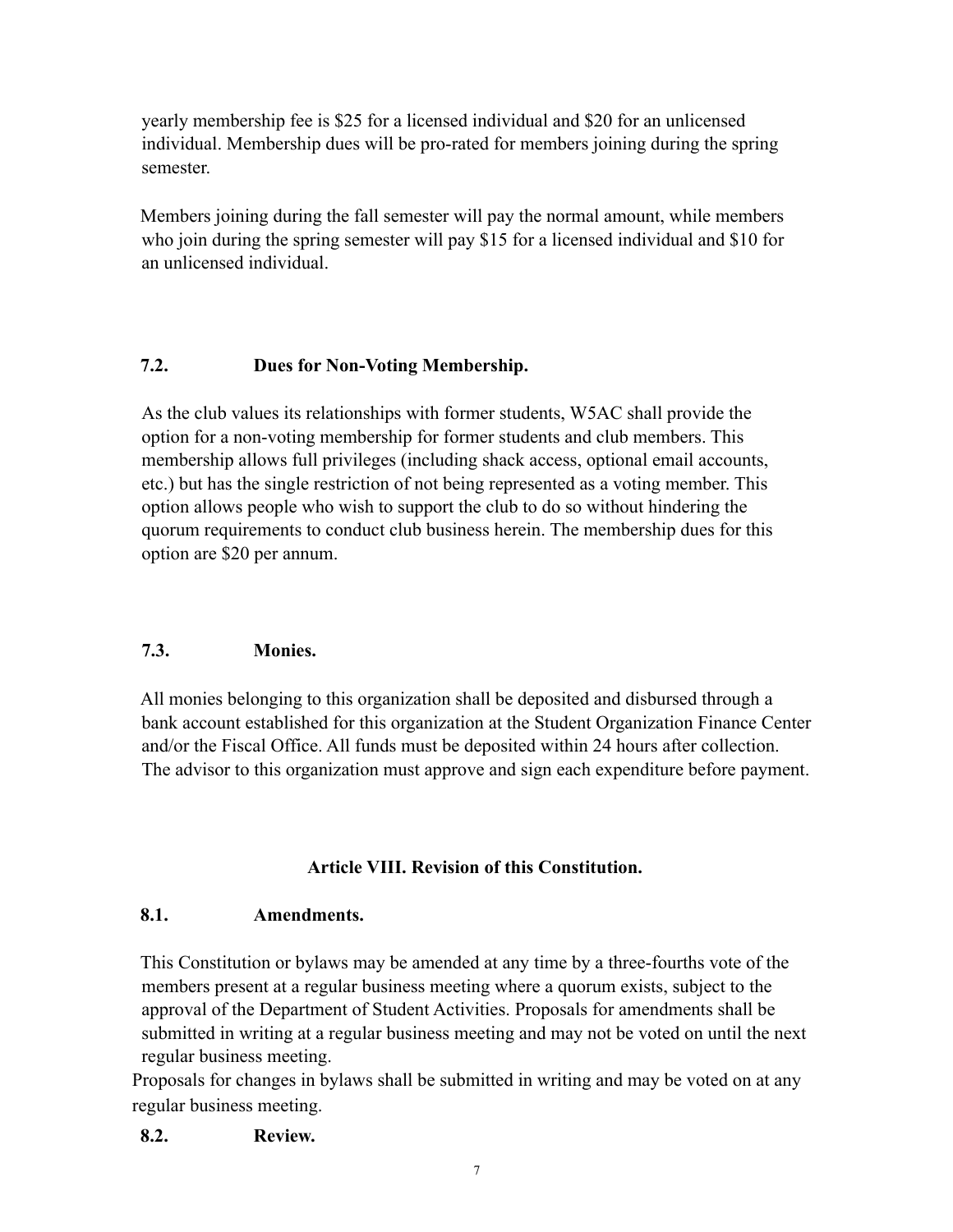This document must be reviewed, revised, and submitted annually to the Department of Student Activities for approval.

## **8.3. Emergency Revision and Amendment.**

In the event that:

- (a) the club is notified that it is necessary to amend the constitution of the club in order to maintain recognized status as a student organization with the Department of Student Activities, and
- (b) such amendment must be made before the second regularly scheduled business meeting following the notice in order to maintain recognized status, and

the Executive Committee members, including the club advisor, who may be contacted in a timely manner shall have both the power and the prerogative to amend the club constitution, subject to the following restrictions:

- (a) a reasonable attempt must be made, via the listserv or some other method, to notify the club members that such an amendment is occurring before any amendments are accepted;
- (b) any proposed amendment must be approved by the available Executive Committee members by a majority vote in order to be accepted;
- (c) any accepted amendment must modify the constitution only to the minimum extent reasonably necessary for the club to maintain recognized status until the second regularly scheduled business meeting following the notice;
- (d) amendments may only be accepted in the period of time starting with the notice and ending at the second regularly scheduled business meeting following the notice
- (e) any accepted amendments must be reported to the club members at the next regularly scheduled business meeting following the amendment;
- (f) any accepted amendments must be voted on by the club members at the second regularly scheduled business meeting following the amendment.

Any accepted amendments that meet the above restrictions shall be effective immediately.

## **Article IX. Bylaws.**

## **9.1. General Rules.**

See attached document: "W5AC Club Stations Rules"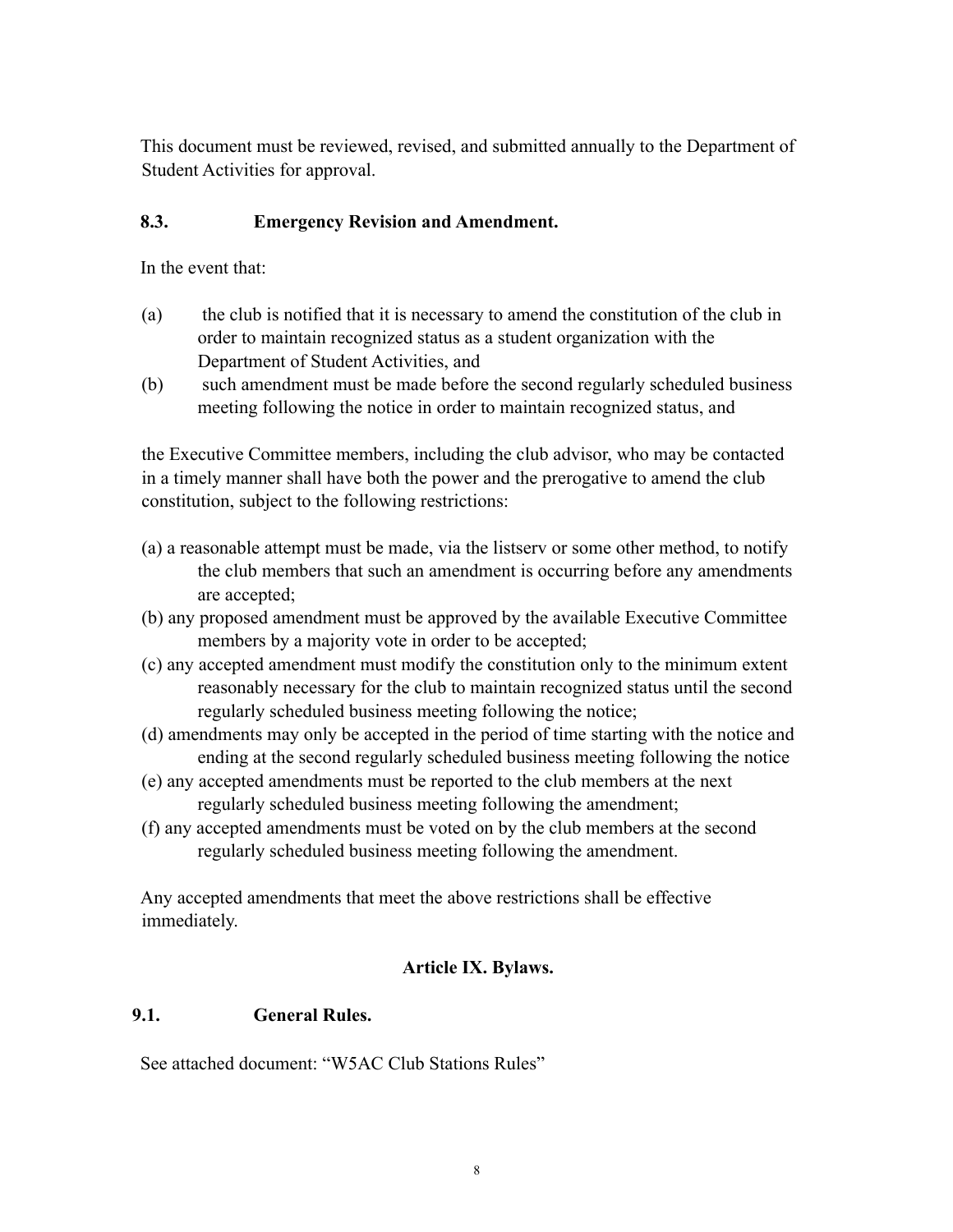## **Article X. Constitutional Amendments.**

## **10.1. Repeater Policy Change.**

Any repeater policy change will require a consultation and a vote from the Station Trustee and the Director of Repeater Operations. These two members need not be present at a general club meeting to place their votes. These two members' votes will be made known at meetings prior to a vote by the general assembly of the club. In case of a tie vote between these two members, the club advisor will make the decision.

## **10.2. Station FCC Violations.**

When dealing with possible violation(s) of FCC regulations, the Station Trustee will have the final authority on the operation of the station.

## **10.3. Expenditures.**

Any expenditure of greater than \$125 must be approved by a majority of the voting members present at a regular business meeting, provided a quorum exists. Authority to make expenditures under \$125 may be granted in advance by the Executive Committee; however, the advisor must approve all expenditures, as set forth in Article VII, Section 3 above. In the event that an expenditure of money is required to

- (a) prevent immediate damage to club property, or university property entrusted to the club, or
- (b) remediate damage that has already occurred, and
- (c) the Executive Committee believes, in good faith, that remediating said damage is in the best interest of the club, and
- (d) such expenditure must be made before the next regularly scheduled business meeting,

the executive committee members, including the club advisor, who may be contacted in a timely manner, may authorize such expenditures by majority vote, subject to the following restrictions:

- (a) the club members must be informed, via the listserv or some other method before, or if not possible immediately after the expenditure has been made;
- (b) only the minimum expenditure necessary to prevent further damage, or remediate damage that has already occurred may be authorized without a vote by the club members;
- (c) at the next regularly scheduled business meeting following the invocation of this clause, the members of the Executive Committee who authorized the expenditure must demonstrate to the club justification for:
	- (1) the amount of the expenditure, and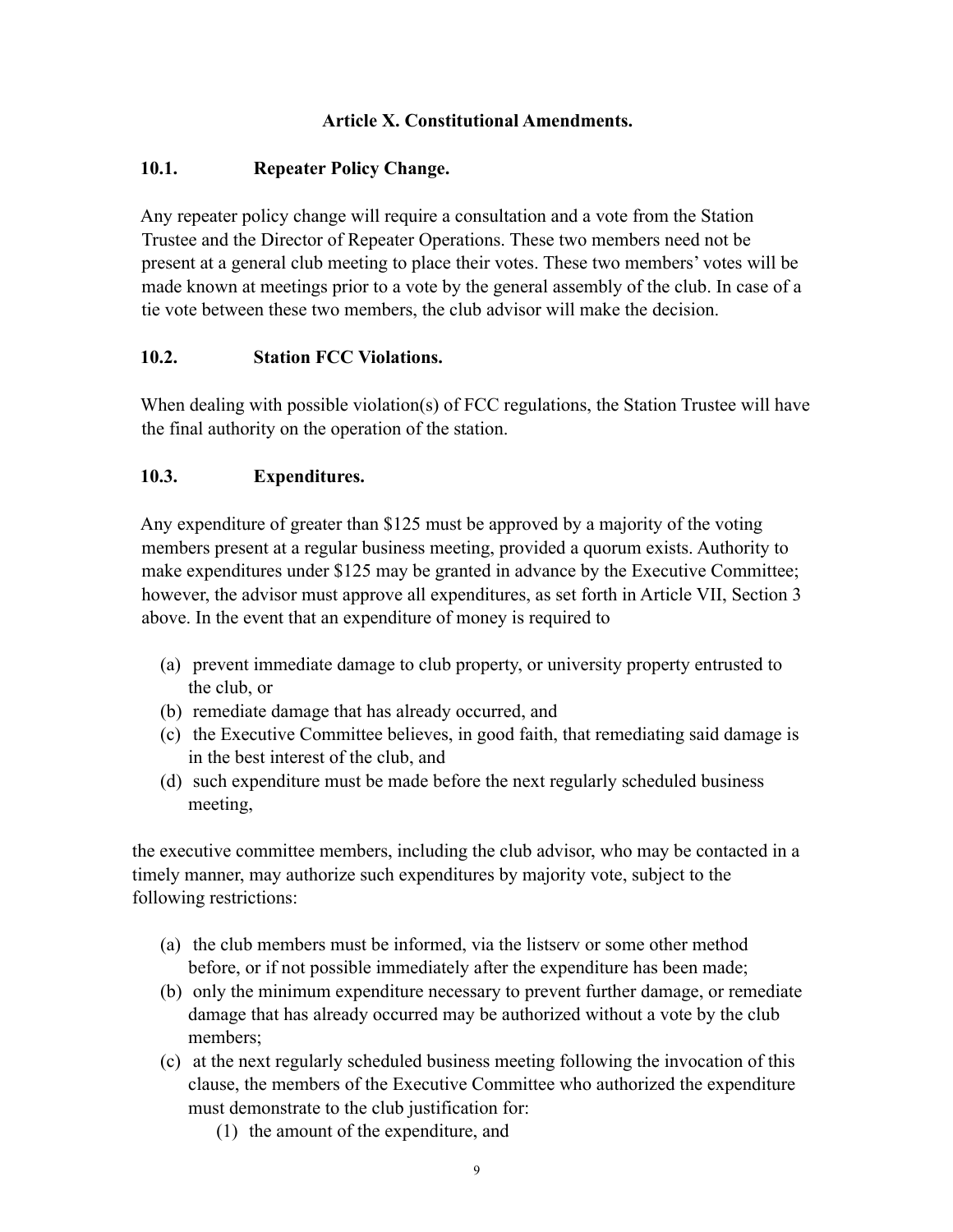- (2) the urgency of the expenditure;
- (d) the Executive Committee may not authorize any expenditure exceeding the club's current SOFC account balance;
- (e) the Executive committee may not indebt the club as an organization to any other person, organization, institution, or entity either in writing or in word;
- (f) the Executive committee may not sell, trade, or otherwise bargain with club property to meet the expenditure, with the exception of club property that has previously been identified by the club as either saleable, disposable, or otherwise transferable out of the club's possession.

#### **10.4. Graduate Student Officers.**

Removed; Amendment made to section 4.1 at the request of Department of Student Activities constitutional review process.

#### **10.5. Advisors.**

Part I. Expectations

- (a) The advisor to the Texas A&M University Amateur Radio Club shall be a Texas A&M University employee as defined by the Human Resources Department. The advisor will be willing to obtain an appropriate level of experience, resource information, and knowledge related to the mission, purpose, and activities of the club.
- (b) The advisor will regularly attend executive and business meetings. They will be available for consultation outside of these meetings.
- (c) The advisor will assist the organization with the development of goals and objectives for the academic year. The advisor will also assist the organization with event planning and facilitation. When necessary, the advisor will be willing to attend events as identified through the planning process.
- (d) The advisor will be aware of the University Student Rules and will assist the organization with adherence to these expectations.

## Part II. Replacement

If for any reason the advisor is no longer willing and/or able to fulfill the responsibilities, the advisor will formally communicate this to the student organization and to the Department of Student Activities in writing. The organization will then determine the appropriate course of action for replacing the advisor.

## **10.6. Electronic Proxy Voting.**

In addition to the methods allowed by Article VI Section 3, proxy votes may also be received by electronic means, including facsimile or e-mail, provided the submitted vote is verifiable by the Executive Committee. Examples of verifiable information include but are not limited to the signature of the voting member or a known, good e-mail address and/or phone number of the voting member. Once accepted, electronic proxy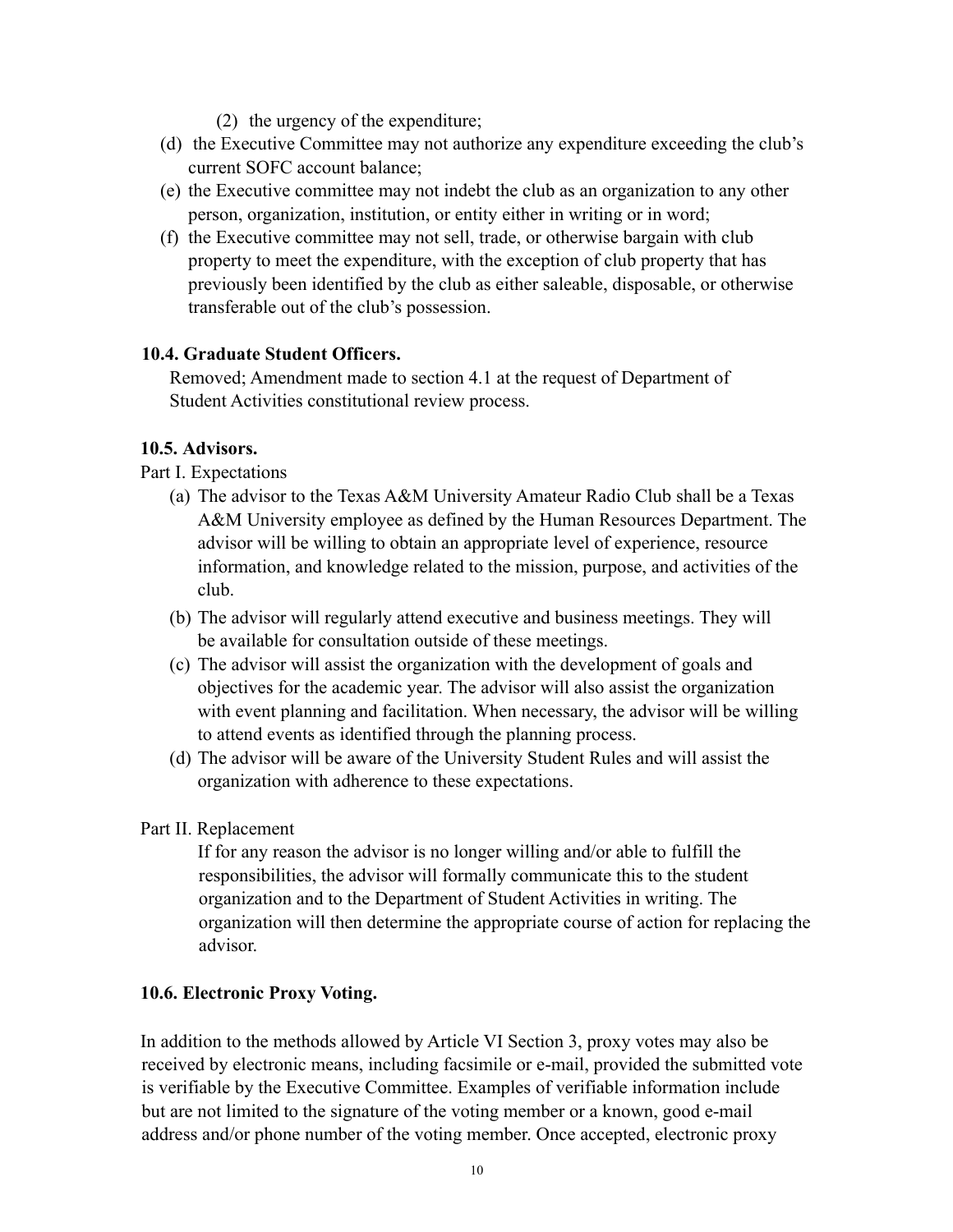votes will be handled by the same method as described in Article VI, Section 3.

## **10.7. Affiliate Membership.**

In addition to the classes of members prescribed under Article III, W5AC offers an Affiliate Membership. This option allows for people who are affiliated with other organizations or associations to be notified of and participate in W5AC activities. This membership does not grant any privileges except while engaged in a W5AC activity nor representation as a voting member. It further serves as an introductory vehicle for people to explore The Texas A&M University Amateur Radio Club and in some cases as an initial exposure to amateur radio. There are no dues requirements for this option.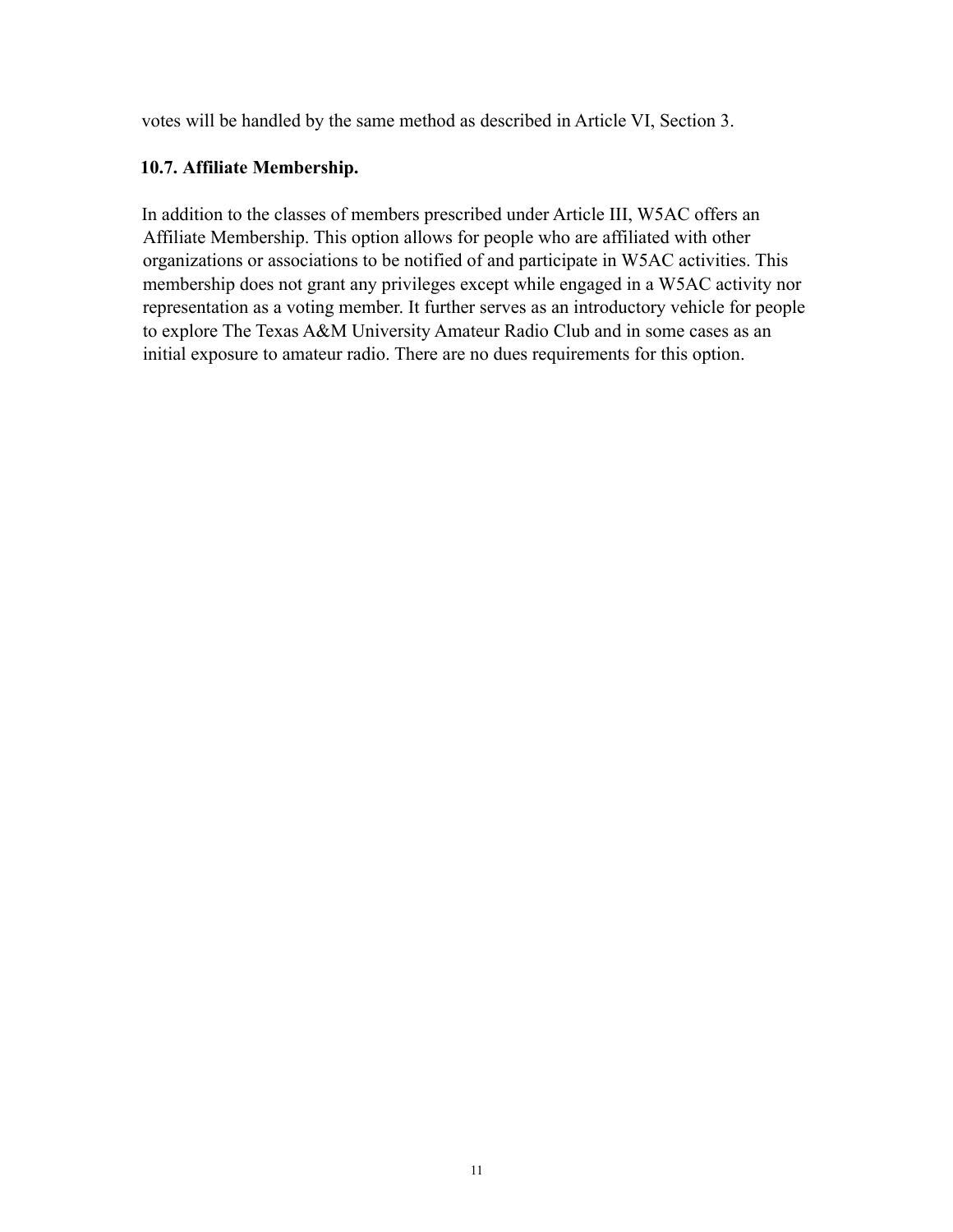## **W5AC Club Station Rules**

as revised 12 April 2019

#### (1) Access to the Club Station.

- (a) Each member of W5AC will be issued an individual PIN to access the shack.
- (b) Persons using the Club Station must leave the room in a clean and orderly state. Please keep the station clean; if not for our club members, for our occasional guests.
- (c) When leaving the station, all equipment (including computer monitors) must be off and all antennas must be disconnected, with the exception of equipment such as repeaters or any device clearly marked with a "DO NOT TURN OFF" sign.
- (2) On the Air Operation.
- (a) The FCC rules as set forth in 47 CFR §97 will be explicitly followed. Any questions of interpretation will be settled by the Station Trustee. A current copy of the ARRL FCC Rulebook will be available at all times in the station.
- (b) Proper station identification will be used. All transmissions will be identified with the callsign W5AC. The station may be used under the operator's own callsign with the permission of the Station Trustee.
- (c) All operators must be able to produce evidence of FCC licensing while operating.
- (d) Band privileges will be limited to those of the control operator. For example, Technician class licensees must have a General or higher class licensee be present and consent to be control operator in order to operate in the General or higher class bands. Use of the W5AC callsign will not be a cover for unlawful use of the amateur bands.
- (e) A General or higher class license is required for use of any HF amplifier. Further, the Station Trustee or a designated member must confirm that operators have been trained and fully understand the use of the amplifiers before being allowed to use them.
- (f) All tune-ups will be done on the dummy load and transmitter/antenna performance will be continuously monitored during operation. Equipment will not be used if an SWR of 2.5:1 or less cannot be obtained. Malfunctioning equipment will not be used. If there is any observance of equipment malfunction, it must be reported ASAP to an officer and tagged as such. Tagged equipment will not be used.

(g)

General Considerations.

- (a) All contacts, with the exception of VHF and UHF FM contacts, must be logged by a control operator. The logbook is a legal instrument! Entries must include:
	- (i) Date/time (UTC).
	- (ii) Operator's callsign.